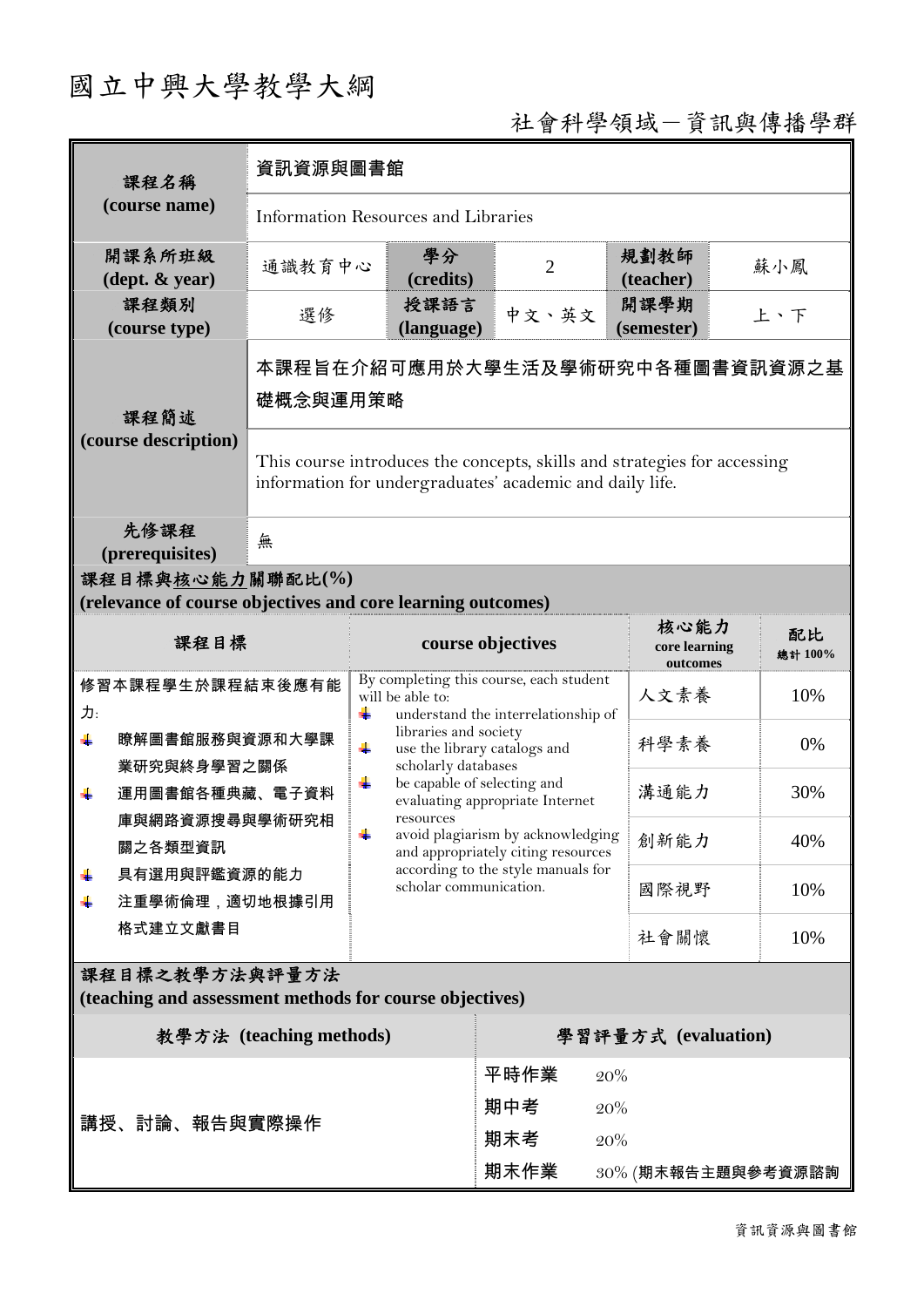## 5%:請先與館員約時間: 10 分鐘<--評鑑報告) 課堂參與 10% 授課內容(單元名稱與內容、習作 **/** 考試進度、備註) **(course content and homework / tests schedule)**  週次 日期 いっぱん まいしん 課程內容 いっぱん かいしょう 備註 1 2 月 21 日 課程概要 2 2 月 28 日 放假 3 3 月 6 日 知識組織與資源搜尋: 圖書分類法、索書號、圖書館公用目錄 4 3 月 13 日 圖書館與服務簡介 インディング こうしょう 日本 国書館導覽 5 3 月 20 日 資訊資源服務:WorldCat、參考服務、館際互借、指定參考 書 繳交作業一 **6 28 月 27 日 館藏發展 インタン おおおお さんしゅう おおおお おおおお うまの うまの 演講** はんしょう はんしょう はんしょう はんしょう 7 4 月 3 日 放假 8 4 月 10 日 資訊資源與學術研究工具(書) 9 4 月 17 日 期中考 10 4 月 24 日 資訊資源與科技研究 I: 科技學科資料庫 11 5 月 1 日 資訊資源與人文社會研究 II: 醫、人文資料庫 12 5 月 8 日 學術倫理與參考文獻格式 13 5 月 15 日 書目編輯 (Endnote) 實機實習 14 5 月 22 日 研究與競爭力分析: 博碩士論文資訊與資源, 引文與 JCR 15 5 月 29 日 智慧財產權 (演講) 演講 16 6月 5日 期末報告分享與討論 I 17 6月 12 日 期末報告分享與討論 Ⅱ 18 6 月 19 日 期末考 課程教材(教師個人網址請列在本校內之網址) **(teaching aids & teacher's website)**  部分檔案將放置於 e-campus; 請注意更正 e-campus 收信地址。 課程輔導時間 **(office hours)** Mondays 10:00-12:00 教科書&參考書目(書名、作者、書局、代理商、說明)

(textbook & other references)